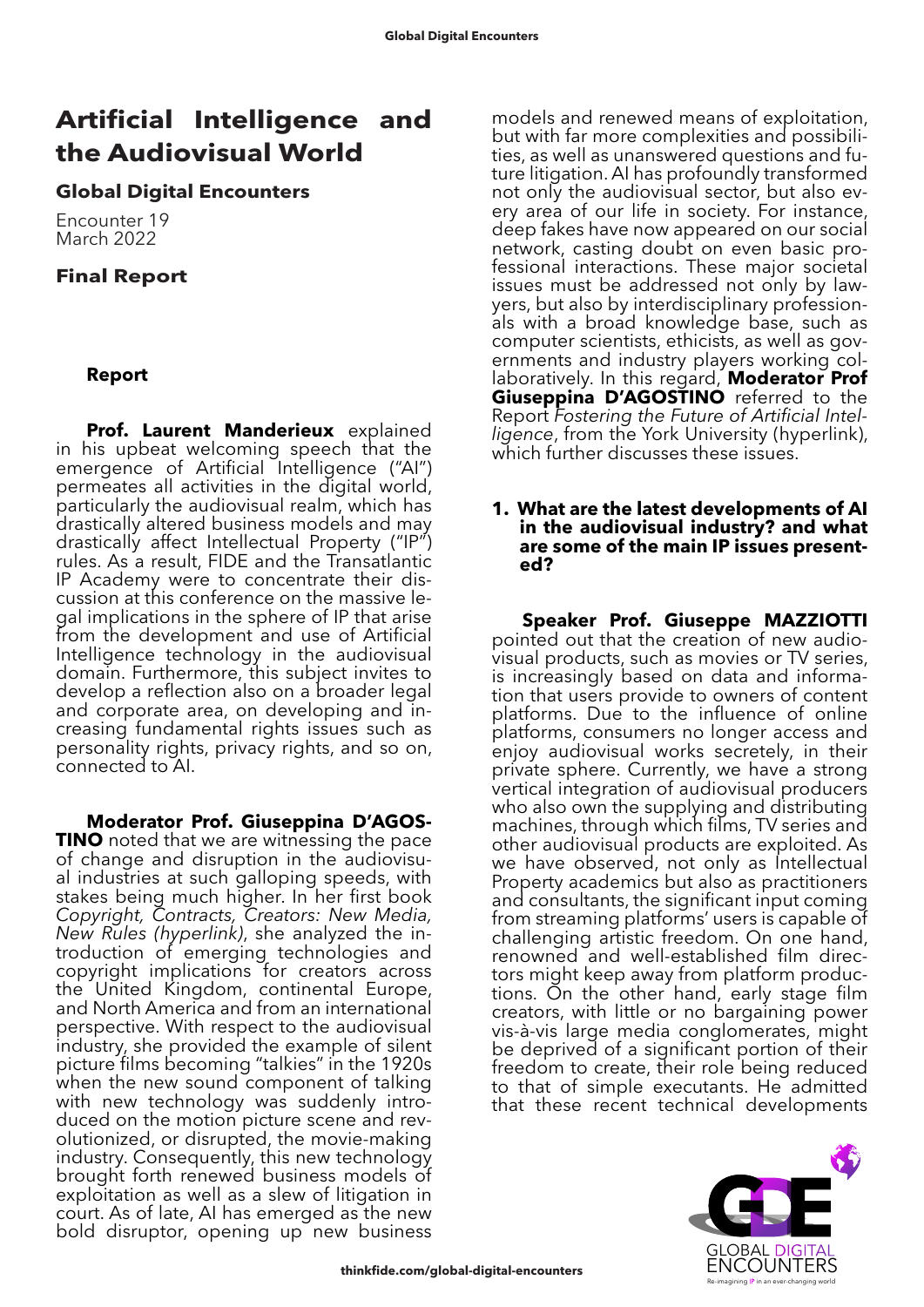are a cause for concern, but he also finds the increasing complexities arising when it comes to contracts, due to the large number of parties involved, intriguing and interesting from a law and business perspective. The potentially conflicting relationships between authors and film producers, that characterized the film and TV industries, is now being extended to the creator/platform level, adding an additional layer of negotiation and contractual issues for practitioners.

**Speaker Prof. Javier FERNÁN-DEZ-LASQUETTY** put the point of view that the industry works to refine how the AI algorithm determines the choice of users, in an attempt to encourage them to use the catalog as much as feasible. From the perspective of business, the implementation of AI technology has created an opportunity for independent producers that they did not have in the past, while more novelties in the AI field, such as the use of the metaverse for these audiovisual products, are still being researched. He further argued that we will witness more novelties that are not entirely tied to AI, but rather to the business model that integrates new content creators on social platforms.

**2. Should we protect AI generated audiovisual works or not? If yes, then how can we protect such output? What are the primary considerations when deciding whether to protect the AI generated outputs, and, if complexities arise, what is the best approach to resolve them?**

**Speaker Prof. Javier FERNÁN-DEZ-LASQUETTY** responded that, on the one hand, the development of audiovisual works is constrained in some ways due to the fact that human beings are involved. On the other hand, apart from the traditional players such as MGM, Universal, Paramount, some new as Netflix, YouTube and Apple TV, are entering into the production and distribution of audio- visual works. All are conscious that they want to produce movies faster and AI would be one of the solutions for that problem. Because of AI based developments (such as augmented reality or virtual reality), content can be created without the involvement of a human. It is even possible to create characters that are not human beings (using AI tools such as "this person does not exist") As a result, we will be thrust into a new reality in which we will de- bate the ownership and authorship of AI-gen- erated products in a specific manner.

**Speaker Prof. Giuseppe MAZZIOTTI** did not hide his skepticism on real "newness" of the dilemmas posed by Artificial Intelligence, at least in the ways many scholars have presented them so far. . As **Prof. Javier FERNÁN-DEZ-LASQUETTY** reminded us, AI reached an unprecedented level as a concept. But at the very end of the article *Authors and Machines (hyperlink)*, Professor Jane Ginsburg taught us that if we wish to reach the conclusion that a piece of work, even an audiovisual work, is authorless, we must provide a very rigorous legal analysis. However, the question of whether a piece of work is entirely generated by a non-human author or actor does exist. There is an interesting distinction between authorship and ownership, which matters very much in those jurisdictions. Authorship was awarded not only as a form of economic protection but also a moral protection. There has always been a distinction between the creative input and the output generated and exploded in an audiovisual format. Indeed, normally, the creative input in audiovisual works comes from a plurality of professionals and the copyright belongs to the producer. Therefore, the risk is not very much about defining authorship, but protecting those value chains that have kept the audiovisual sector relevant from a cultural and social point of view, and from a labor standpoint if we look at the performers.

**Speaker Prof. Javier FERNÁN-DEZ-LASQUETTY** agreed on the fact that, according to the Berne convention for the Protection of Literary and Artistic Works, the current copyright system was not created for AI or machines, but for humans. The question is where to place that type of creation, as without attracting these new creations to the Berne convention, this will become a jungle. We must find a solution that lies in the best interests of everyone involved in that business. From his perspective, the solution pro- vided by the UK law, especially in article 9.3, is not optimal, and all the other possibilities have been explored to determine how the in- tervention of a human being is sufficient. We must find a framework, but we must be pre- pared to change. Perhaps in the future, we will see two distinct types of audiovisual works: those produced in the traditional manner and

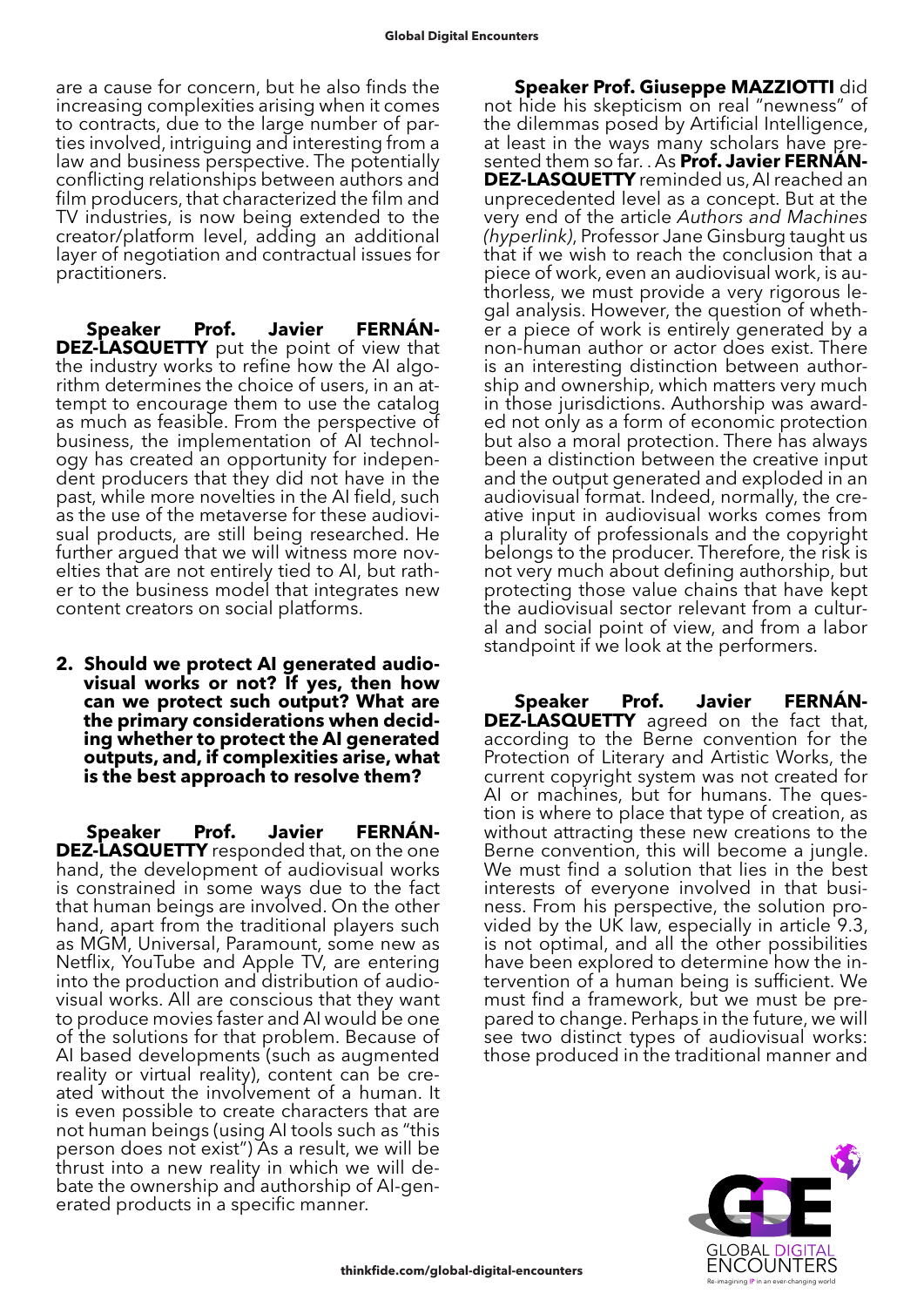those produced with a hyper-reality that perfectly replicates real life. However, it does not mean that there will be no author or creator.

**Speaker Prof. Giuseppe MAZZIOTTI** emphasized what the role of the law in this fast-developing framework should be. When defining authorship and ownership in different jurisdictions, we should always consider the applicable law from a political standpoint, as well as a business perspective, thinking of the types of work that a legal system wants to encourage, as that is ultimately the function of Intellectual Property. Otherwise, as **Prof. Javier FERNÁNDEZ-LASQUETTY** said, this kind of production exits the realm of IP and enters into other bodies of law that have nothing to do with the rationale of IP. From the perspective of the European Union, when it comes to audiovisual media policies, we should expect even more from regulators to ensure a strong incentive for human creators and human performers. If not, large media conglomerates might become even more dominant than they are now. Therefore, it is an inevitable consequence of the fact that a jurisdiction, like the EU, might place even more burdens on the conglomerate. Not to mention the reform of the *Audiovisual Media Services Directive* in 2018, which imposed some quotas, even on the platforms that people adore. The risk could be probably protectionism, which adds to the richness of our discussion because we see very different perspectives around the world.

#### **3. What can be done to ensure greater diversity of content, as well as independence of smaller audiovisual producers?**

**Speaker Prof. Javier FERNÁN-<br>
<b>DEZ-LASQUETTY** stated that, in order to op-<br>
erate their business, platforms provide a wide variety of content to attract enough audienc- es. New forms of recreation will continue in order to catch the audience's attention. The commitment of producers and platforms will encourage them to produce everything that might be interesting to the public. The phenomenal Korean production, *Squid Game*, is an example. Not everything in this new marketing is wrong, it just represents the new century.

**Speaker Prof. Giuseppe MAZZIOTTI** added that European listeners face the challenge of unifying EU digital markets, which is a difficult thing for a variety of reasons. Market integration is being aided more by players such as Netflix and Amazon than by the law itself. Indeed, these players see the reach of the broadest and most diverse types of audiences as a business priority and have an incentive to diversify their content productions. Being able to gather data from users, platform companies are motivated to know and commercially exploit what their customers want and they do so at a pan-European and cross-border level. The only risk that this trend has triggered is an inevitable reduction in the number of movies being made digitally available. For instance, Netflix's initial version and business model was based on physical delivery. After having spent a lot of money on the clearance of rights acquisition of movies from Hollywood studios and other filmmakers, Netflix established itself as a an audiovisual producer after realized that its initial venture would not have been successful. As a result of spending cuts on third-party films and products and investing savings on internal productions, several economic studies have shown a sharp reduction in the number of movies being simultaneously offered on Netflix. From an economic point of view, the platforms' "silos model", which obliges film and TV lovers to subscribe to numerous platforms, is unsuitable and very expensive especially for young viewers.

**Speaker Prof. Javier FERNÁN-DEZ-LASQUETTY** said that films made by AI will strengthen the production forces of independent creators, because of the limited budget compared to the big majors. Perhaps the application of Artificial Intelligence will provide us with data that will allow independent producers to generate high-quality films at lower costs. However, **Prof. Giuseppe MAZZIOTTI** wonders whether these technol- ogies will be accessible and broadly afford- able in terms of licensing fees, assuming that independent producers will not be able to produce these technologies by themselves. **Prof. Javier FERNÁNDEZ-LASQUETTY** asserted that videos used to be limited to pro-

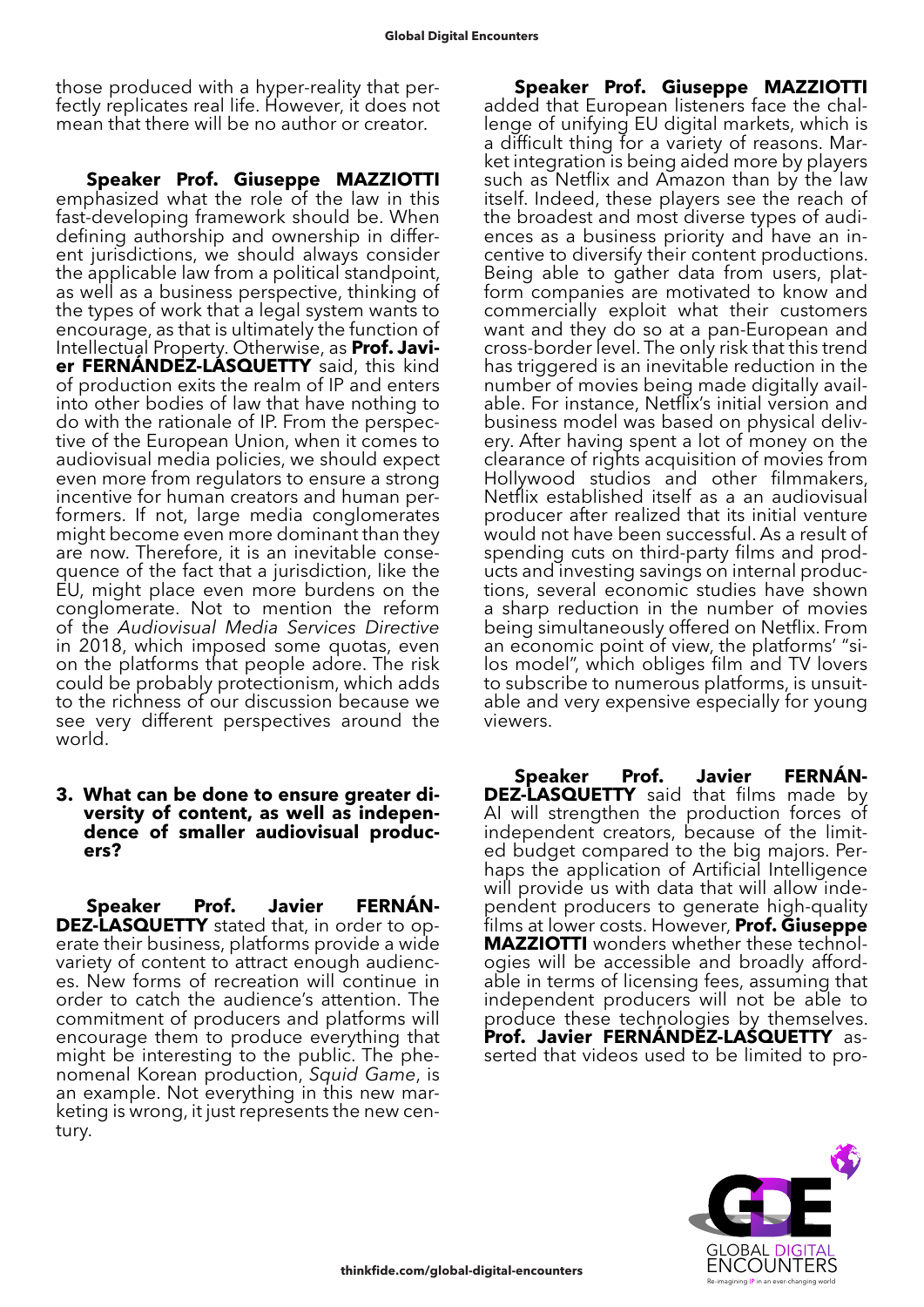fessionals, but now they are accessible to anyone with the right tools. Technological advances would allow them to generate content of special quality.

### **Questions from the audience**

**1. How can the copyright-ability of AI-generated works be measured? Can the creativity test established in the CJEU's "Painer" and "Infopaq" decisions be applied to Irish authorship Law, to assess the human involvement requirement of these works?**

**Speaker Prof. Giuseppe MAZZIOT-TI** responded by saying that Irish legislation has faced as many problems as the United Kingdom legislation with these findings of the Court of Justice, even for much less than AI-created works. In the audiovisual sector, the European Union imposed in 1993 to include film directors as co-authors of movies. Now, if you read Irish or UK copyright statutes, you will find it strange that the authors of a film are the producer and its director. This is the result of the push coming from Europe.

**Prof. MAZZIOTTI, Prof. Javier FERNÁN-DEZ-LASQUETTY and Prof. Giuseppina D'AGOSTINO** agreed that the best is yet to come for lawyers, in the coming years as new issues emerge.

**Speaker Prof. Javier FERNÁN-DEZ-LASQUETTY** provided further details on the creative requirements to be met. Indeed, we can use three criteria (Indicated by AIPPI in its works about this matter) to determine whether or not there was a sufficient intervention of humans, and consequently, an author. First of all, the data selection (provided by a human or a machine?); secondly, the intervention of the human during the process of creation; and finally, the selection of the outcome. Based on the results obtained, different possibilities could be applied for nuanced situations where authorship is recognized or others where it is unclear.

**2. To what extent can we tolerate the systematic use, if not too invasive, of AI in film creation or staging (use of holograms, special effects, rejuvena- tion of actors through new technolo- gies)? Do you think that AI will be as essential as an actor or a director in the future?**

**Speaker Prof. Giuseppe MAZZIOTTI** sees a clear phenomenon of convergence of different industries and types of audiovisual production in the near future. For instance, video games converge progressively towards movies, in light of their complex design and graphic, as well as the development of plots that depend entirely on choices or abilities of the players. In the same way, as in movies, video games are played interactively, raising questions about the role (and maybe rights?) of human performers of games. For instance, protection of performers' income lies at the heart of film and TV dubbing practices in countries like France, Italy, German and Spain, where the work created by content adaptation allows them to keep a source of artistic independence. It is probably true that these fictional characters, non-human actors, and holograms, will be more widely used in the future, depending on how much appreciated they will be. The offer on the market (especially the platforms) is adapting to the plurality of their audiences.

**Speaker Prof. Javier FERNÁN-DEZ-LASQUETTY** spoke about a matter of taste and generations, which have all developed their own art sensitivity.

**3. What would happen in the case of an international jurisdictional conflict, if some AI-generated works benefit from legal recognition, from a copyright perspective?**

**Speaker Prof. Javier FERNÁN-DEZ-LASQUETTY** replied that a solution must be found under the aegis of the Berne Convention, otherwise it would be much more difficult to find a homogeneous treatment for works, especially AI creations that are highly volatile.

**Speaker Prof. Giuseppe MAZZIOTTI**  also reaffirmed the importance of the Berne Convention and its possible, future reform to solve this problem. We shouldn't forget the distinction between authorship and owner- ship. From a copyright perspective, the pro- tection of ownership is and will be more solid

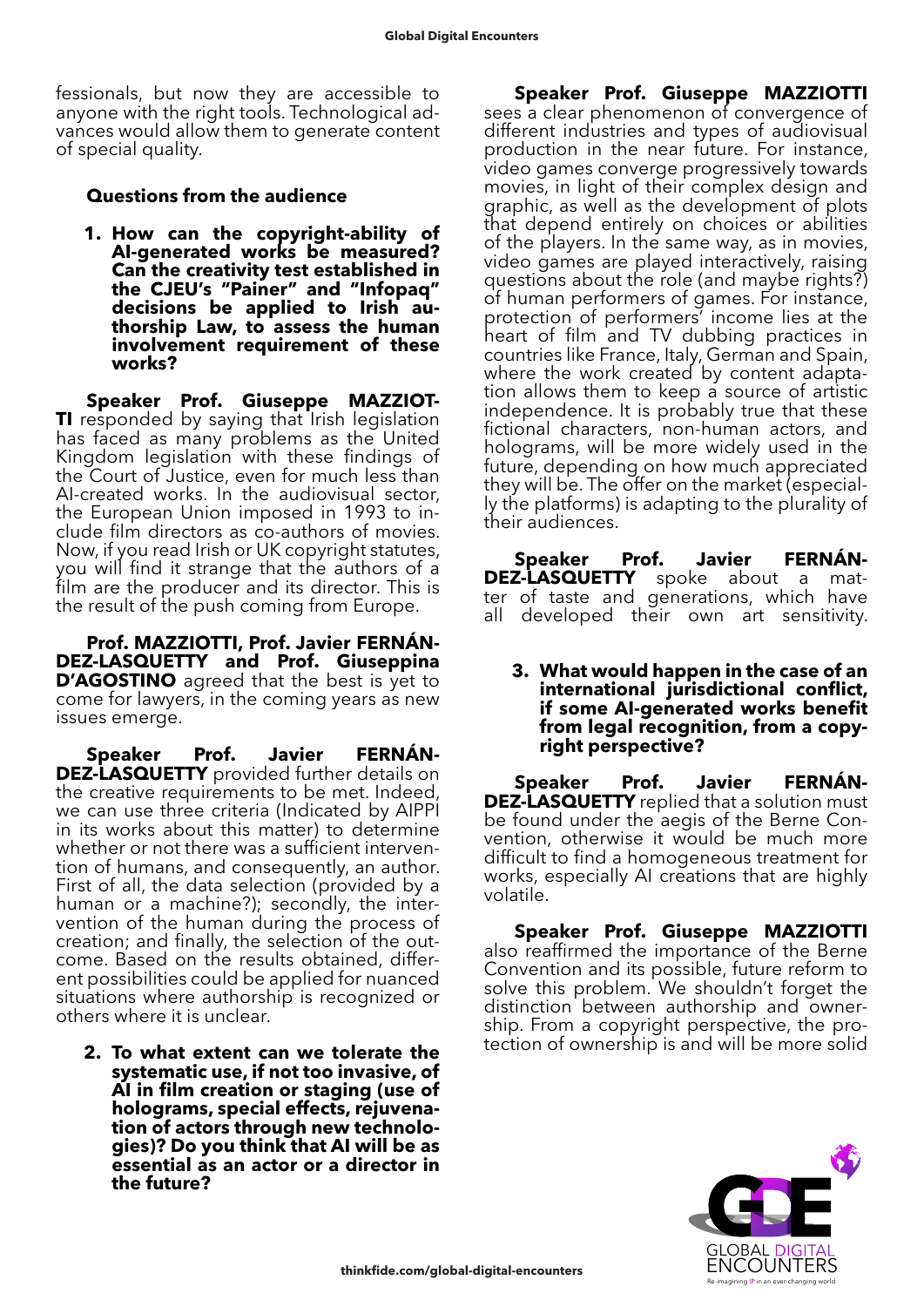and internationally accepted than authorship, even by courts, for business reasons and converging interests. It must be seen whether this type of Intellectual Property will be covered by copyright or something equivalent.

**Speaker Prof. Giuseppe MAZZIOTTI**  emphasized the importance of being rigorous on the conclusion that a piece of audiovisual work is entirely authorless and the relationship, previously mentioned by **Prof.**  Javier FERNÁNDEZ-LASQUETTY, between a creator and a machine-generated input, is crucial. Not to mention that we must provide a case-by-case analysis.

Finally, **Moderator Prof. Giuseppina D'AGOSTINO**, wondered if there were any conclusions to be drawn about biases in the data, which are a major concern in North America. A simple example could be Netflix's suggestions: on the one hand, it remains a useful service for clients, but on the other hand it represents undercurrent algorithms that could lead to biased data.

#### **4. What should we do to ensure more equality on data in the main platforms that we are dealing with?**

**Speaker Prof. Giuseppe MAZZIOTTI** reminds us that the commercial audiovisual offering ultimately educate and influence audiences in terms of taste, which is an important (if not the most important) business issue. Because of the exponential volume of data and, consequently, the competitive advantage granted to the content producers (who are sometimes also the owners of platforms), the ability to control data is becoming an alarming problem. Furthermore, it is important to remember that data is a sensitive business element, in terms of trade secrecy as well. It constitutes the most important asset in this high-tech world. We are observing, at least in the European Union, an attempt to make these data-rich companies more accountable. In this regard, the EU is currently implementing two significant reforms: the *Digital Market Act* and *Digital Services Act*. The approval and entry into force of *The Digital Marketplace Act* might be more relevant in the audiovisual sector because it aims to help third-party companies that thrive on a platform have some access to data concerning their products. To North America's dismay, the European Union could become the world leader in advocating and enforcing these data access rights, whose secrecy would otherwise strengthen an oligopolistic market, giving rise to a cultural scenario Europe clearly wants to avoid.

**Speaker Prof. Javier FERNÁN-DEZ-LASQUETTY** agreed with this point of view. He also pointed out that not only the GDPR but also Competition Law and consumer protection will force platforms to comply with certain requirements. The question of data, economy, and AI-generated data represents an issue for European authorities. Indeed, from one side, the balance between sharing and keeping the information should be treated under the Competition Law. From the other side there are fewer concerns to have, because the influence of the platform will encourage to consume as many products as possible. Therefore, it would not always push towards thrillers or comedies but maybe towards something else, in one way or another.

As a conclusive remark, **Prof. Manuel Desantes Real** reaffirmed the importance of this topic, which questions everything: Who is the author? Who is the owner? When and where will Artificial Intelligence arrive? Technology will certainly allow people to produce audiovisual works for a very limited cost in the near future, whether the creator is human or not. He conclude that this debate also embraces broader and practical aspects, including privacy, liability, creativity, and the future of what culture means.

## **Adele Luisa Serio and Xiao Baiyang**